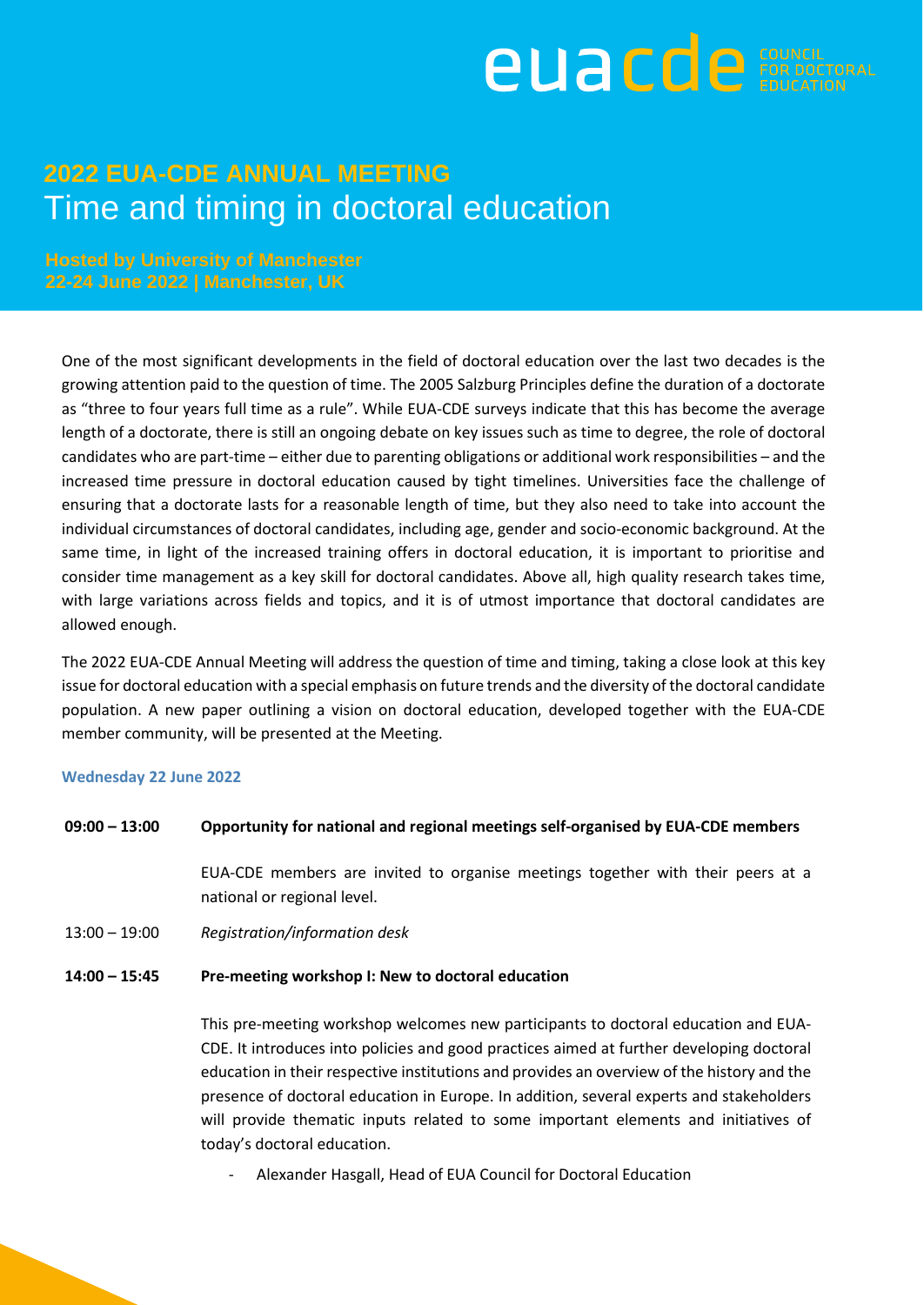

- Pirjo Nikander, EUA-CDE Steering Committee Member; Research Director of the Doctoral School, Tampere University, Finland
- Claudine Leysinger, Head of Graduate Campus, University of Zurich, Switzerland
- Sohail Luka, Policy Officer, Marie Skłodowska-Curie Actions, European Commission
- April Lockyer, Head of Research Governance, Ethics and Integrity, University of Manchester, UK

#### **14:00 – 15:30 Pre-meeting workshop II: Supporting doctoral candidates at risk**

In this pre-meeting workshop, participants will exchange how doctoral schools can bring support to early-stage researchers and particularly doctoral candidates at risk (at risk meaning that are at risk in their countries of origin – due to discrimination, persecution, suffering and/or violence- or are seeking refuge out of these reasons or have recently found refuge in Europe). Speakers will share their experiences and discuss together with participants about concrete measures that can be done.

- Stephen Wordsworth, Executive Director, Council for At-Risk Academics (CARA)
- Henriette Stoeber, Policy Analyst, European University Association
- Marit Egner, Senior Adviser in the Office for Research and International Cooperation, University of Oslo, Norway
- Claire Morel, Head of Unit, Marie Skłodowska-Curie Actions, European Commission

*Chair: Barbara Dooley, EUA-CDE Steering Committee Member*; *Deputy President and Acting Registrar, University College Dublin, Ireland*

#### **15:45 – 16:45 Doctoral education and the war in Ukraine**

The current war in Ukraine has affected doctoral education in this country, but also in the rest of Europe in different ways – concerning both universities and doctoral candidates. Many early-stage researchers had to flee, which will also have a long-term impact on the practical work of institutions as well as on the careers and opportunities of researchers. Following the pre-meeting workshop on "Supporting doctoral candidates at risk", this session will provide a spotlight on the current situation in Ukraine and the impact on the development of doctoral education in Europe.

- Iryna Degtyarova, Polish-Ukrainian MeiN-PW Project Coordinator, Warsaw University of Technology; Senior Researcher, Polish Rectors Foundation, Poland
- Ganna Tolstanova, Vice-Rector for Research, Taras Shevchenko National University of Kyiv, Ukraine
- Oleksandr Berezko, President, Eurodoc; Associate Professor, Lviv Polytechnic National University, Ukraine

*Chair: Barbara Dooley, EUA-CDE Steering Committee Member; Deputy President and Acting Registrar, University College Dublin, Ireland*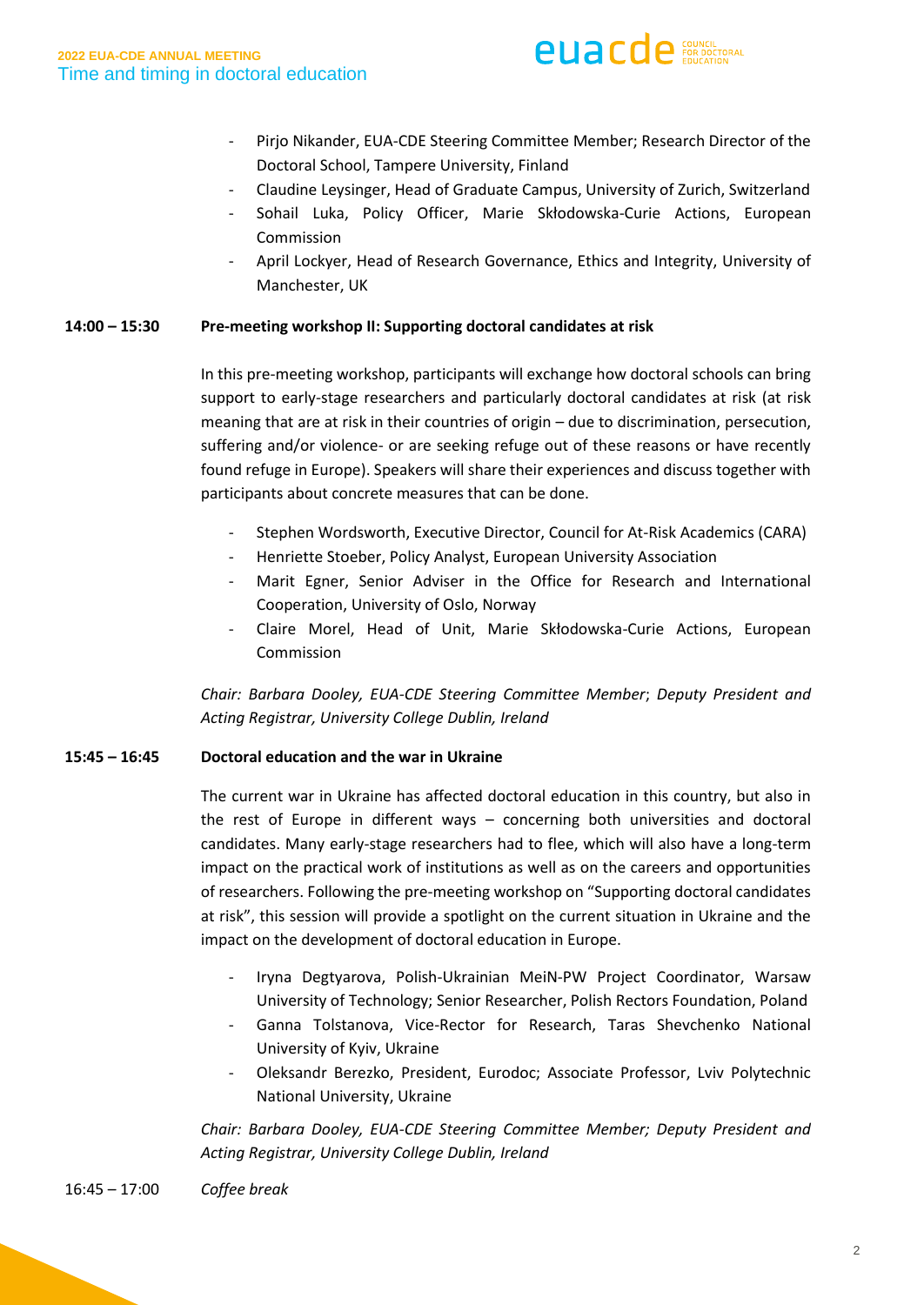

#### **17:00 – 17:15 Official Opening**

#### **Introduction into the conference theme**

- Luke Georghiou, EUA-CDE Steering Committee Chair; Deputy President and Deputy Vice-Chancellor, University of Manchester, UK
- Amanda Crowfoot, Secretary General, European University Association

# **17:15 – 18:15 Presentation of the new vision paper** During this session, the EUA-CDE paper outlining a new vision for doctoral education will be presented and discussed with EUA-CDE members and stakeholders.

- Luke Georghiou, EUA-CDE Steering Committee Chair; Deputy President and Deputy Vice-Chancellor, University of Manchester, UK
- Alexander Hasgall, Head of EUA-CDE

18:15 – 19:30 *Welcome reception*

#### **Thursday 23 June 2022**

08:00 – 17:00 *Registration/information desk*

#### **09:15 – 10:45 Welcome address by the President of the University of Manchester**

#### **Plenary session I**

#### **Is there enough time for the doctorate? Time to degree and pressure to finish**

The length of doctorates is one of the most hotly debated issues in doctoral education. In recent years, the average duration of a doctorate has become around 3-4 years in full-time equivalents which is in line with the Salzburg Principles, but in many cases the total time taken is significantly more. This can be due to the duration of a research cycle; however, other factors, such as work or family responsibilities, other courses being followed or the lack of skills such as scientific writing, can also play a part. Moreover, cultural differences between disciplines and different national regulations and frameworks can be significant factors.

Some countries and institutions have introduced deadlines for completing a doctorate in an attempt to shorten the duration. This has had the effect of reducing time to degree and dropout rates, but concerns have also been raised. Critics suggest that tight deadlines and the pressure this creates can have a negative impact on the quality of doctoral research, which often needs to follow its own rhythm. This is exacerbated when the duration of the funding does not match the required duration of a doctoral research project, leading to problems in completing the doctorate. Increasing attention to the question of mental health has also put the issue of time pressure and its effect on doctoral candidates on the agenda.

Baptiste Dethier, Scientific Advisor, Observatory of Research and Scientific Careers, Belgium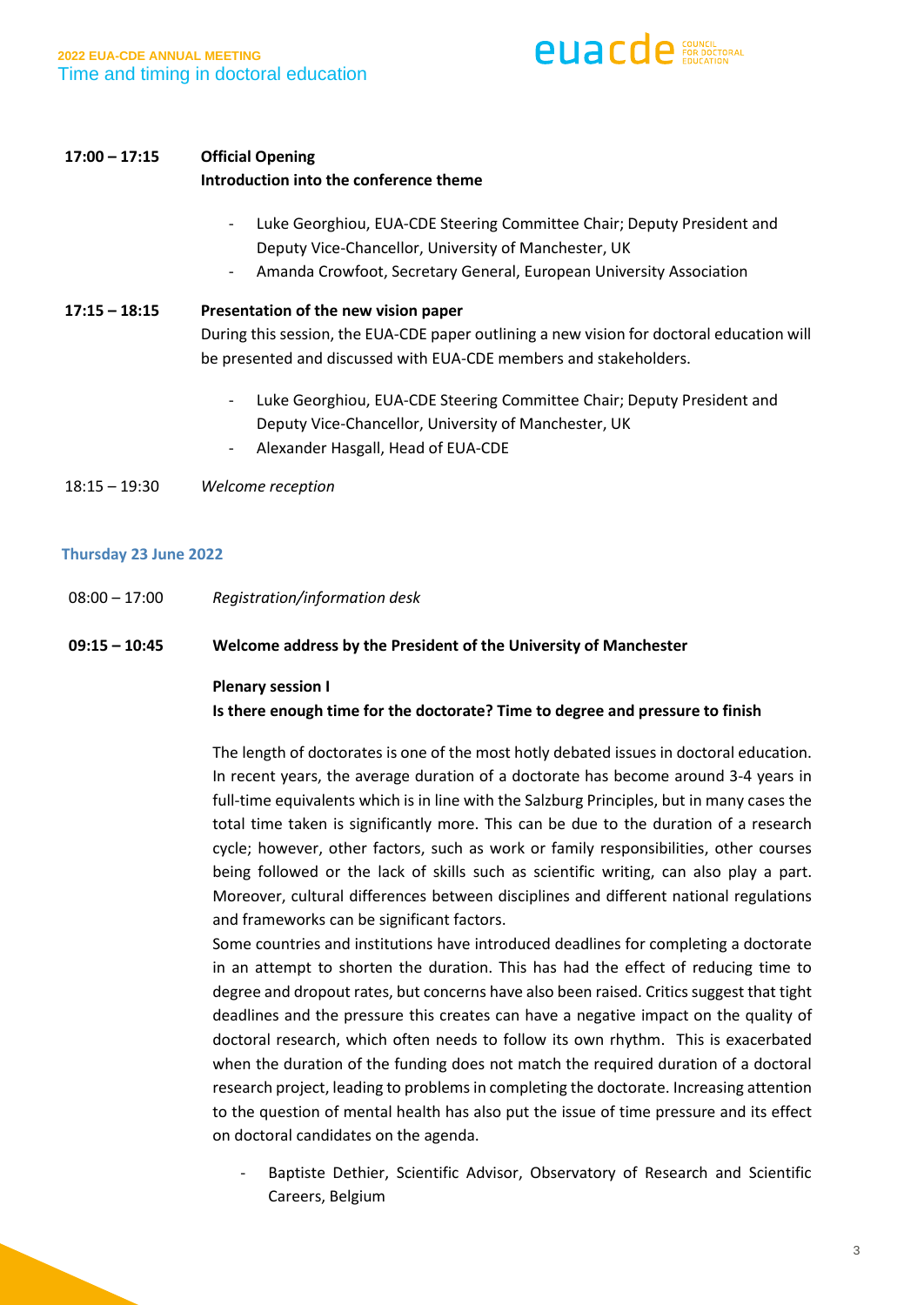

- Carolyn Wynne, Director of the Doctoral College & Centre for Researcher Capability and Development, Coventry University, UK
- Marc Torka, Research Associate at the Department of Sociology and Social Policy, University of Sydney, Australia

*Chair: Paolo Biscari, EUA-CDE Steering Committee Member; Former Dean of the Doctoral School and Professor in Condensed Matter Physics, Polytechnic University of Milan, Italy*

10:45 – 11:15 *Coffee break*  Coffee break

#### **11:15 – 12:45 Parallel session I**

A. Preparing for the doctorate

## **Getting the best possible start to a doctorate: the Honours Programme for future researchers at Jena University**

Hanna Kauhaus, Friedrich Schiller University of Jena, Germany

**The Wageningen Graduate Schools programme** 

Ingrid Vleghels, Wageningen University, Netherlands

**A tried and tested induction seminar for a confident start in research** Thérèse Dupont, University of Liège, Belgium

**The citizen science doctoral college – sharing an interdisciplinary experience** Lucimar Dantas, Lusofona University of Humanities and Technologies, Portugal

*Chair: Stephane Berghmans, Director for Research & Innovation, European University Association*

B. Skills training

**Skills DIY for doctoral researchers** Bertram Welker, Free University Berlin, Germany

**Transferable skills trainings and employability beyond academia** Julia Boman, European Science Foundation, France

**Multidisciplinary doctoral schools as clusters of PhD programmes outside the walls of faculties: innovative organisation to support candidates in their doctoral journey**

Cláudia Cavadas, University of Coimbra, Portugal

*Chair: Hans-Joachim Bungartz, EUA-CDE Steering Committee Member; Graduate Dean, Technical University of Munich, Germany*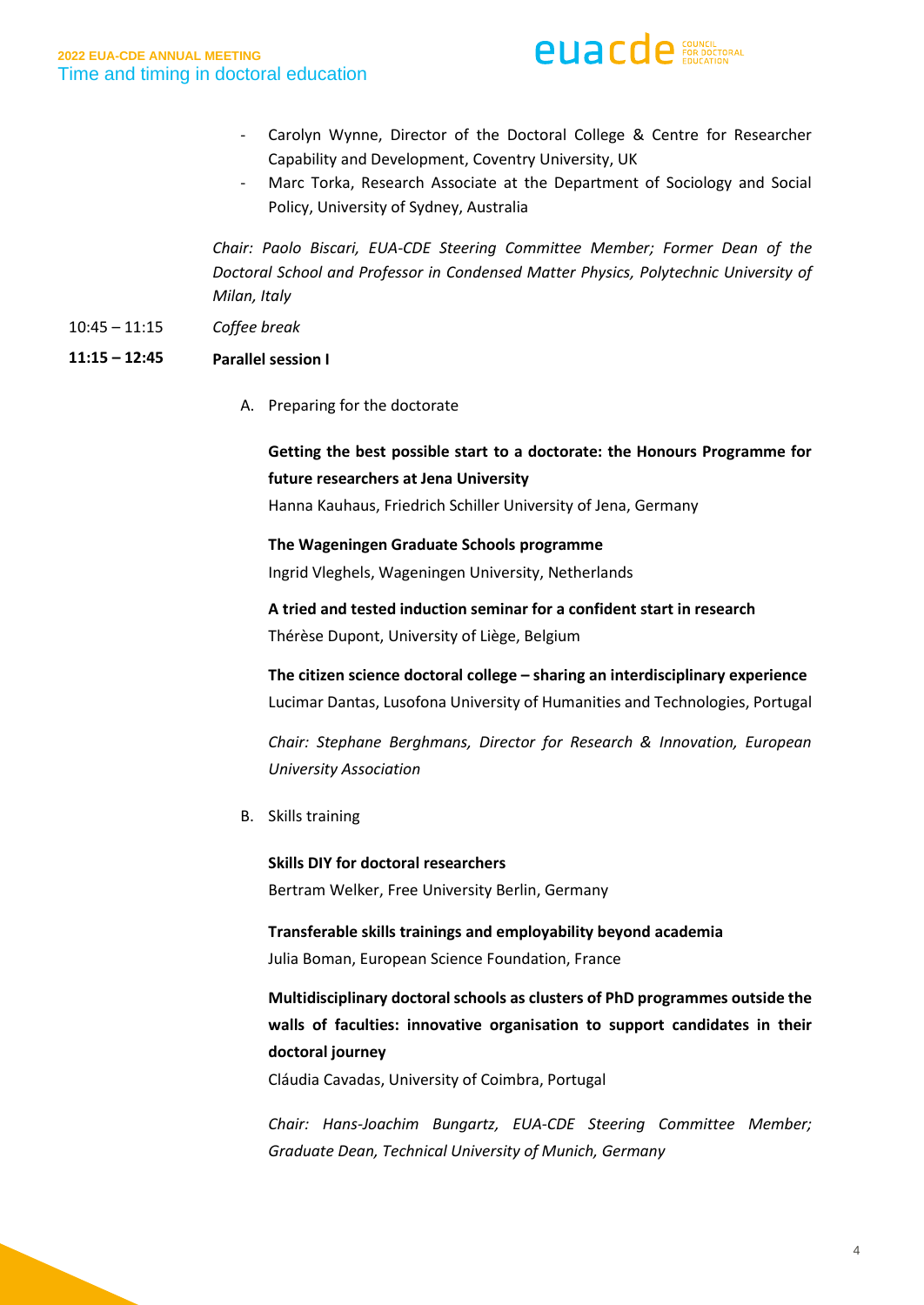

C. The effect of financial, individual and contextual factors on careers and progress of the doctorate

## **Precarious careers & career sustainability despite the limited time frame of p project funds**

Karen Vandevelde, Antwerp University, Belgium

## **Time to breathe: doctoral students' emotional well-being and academic performance**

Aurèlia Mañé-Estrada, University of Barcelona, Spain

## **Distilling policy into practice: learners' stories of navigating the doctoral process across time, space and place**

Maeve O'Regan, Trinity College Dublin, Ireland

 *Chair: Irma Grdzelidze, EUA-CDE Steering Committee Member; Head of Quality Assurance Service, Ivane Javakhishvili Tbilisi State University, Georgia*

12:45 – 14:00 *Group photo followed by lunch*

#### **14:00 – 14:45 Poster session**

Presenters will give short presentations of their posters. These will be on view throughout the event.

## **Is time really important? On the reform of doctoral studies in the Czech Republic**

Dana Bilíková, Palacky University Olomouc, Czech Republic

#### **Crossing boundaries to explore international opportunities**

Margot Chauliac, Antwerp University, Belgium

#### **Doing your (post)doctorate in an international research training group**

Katja Fettelschoß, German Research Foundation, Germany

#### **Enhancing PhDs' transferable skills**

Lena Korsnes, The Arctic University of Norway, Norway Hanne Risan Johnsen, The Arctic University of Norway, Norway

## **Time as leitmotif of doctoral education reform in Poland**

Przemysław Mroczkowski, University of Warsaw, Poland Karolina Oleksińska-Grabowska, University of Warsaw, Poland

 **No pressure for time limit, but no secured funding either** Elise Pinta, University of Turku, Finland

# **MSCA (ITN-EJD) projects demand co-tutelle agreements which is both a challenge and an opportunity for universities**

Maija Tiippana-Usvasalo, University of Helsinki, Finland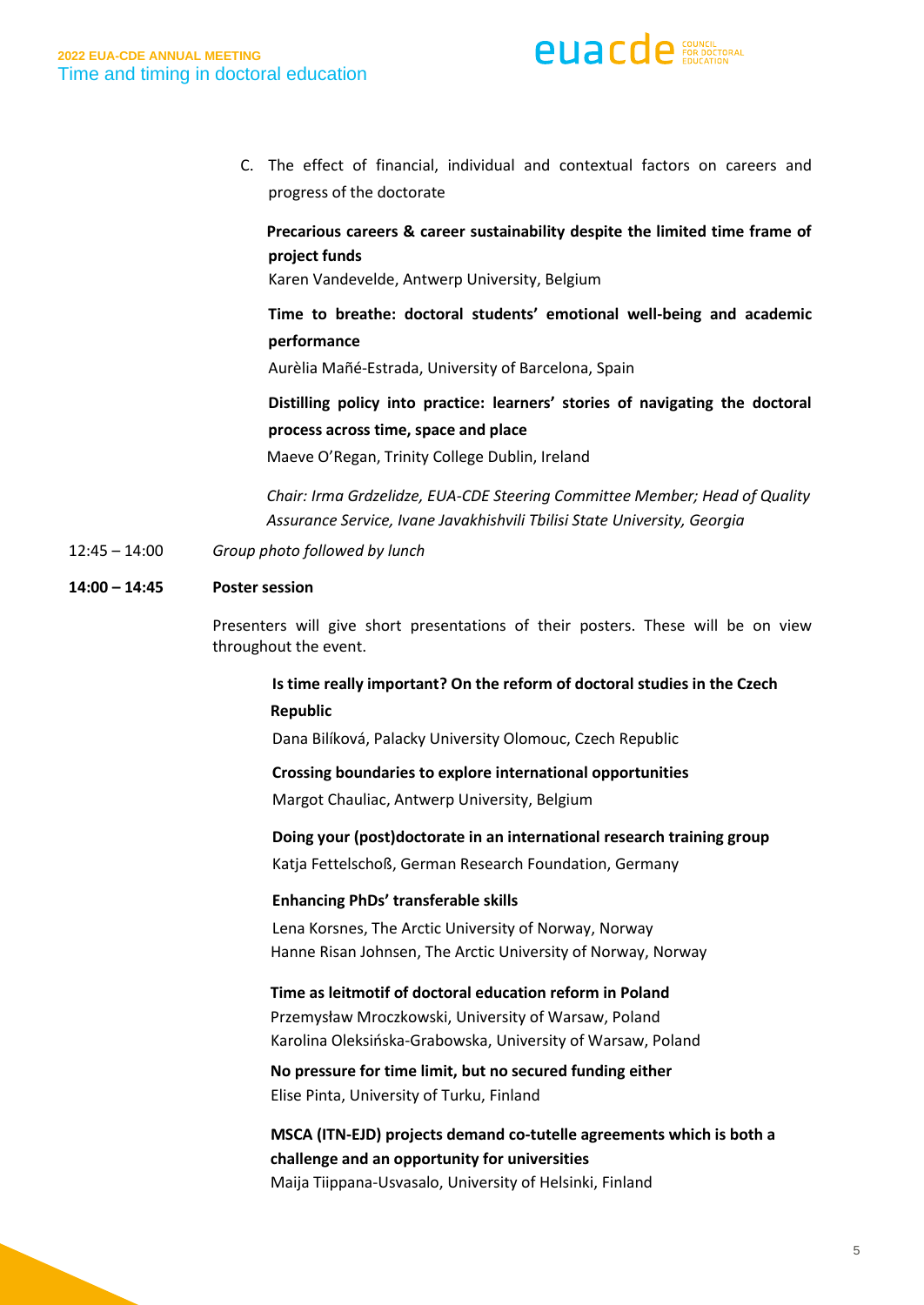

## **How to meet the time requirements to finish in time at the Medical University Karolinska Institute?**

 Ingeborg van der Ploeg, Karolinska Institute, Sweden Manouk Verhoeven, Karolinska Institute, Sweden

#### **14:45 – 16:15 Plenary session II**

## **The doctorate as a lifelong experience. The situation of older and part-time doctoral candidates**

Doctoral schools and programmes attract candidates with a wide range of ages. While some doctoral candidates begin their studies straight from their previous studies and aim to finish as soon as possible, others may have already spent time working and therefore have a different level of experience and knowledge. Universities need to take these differences into account and be capable of turning the varying backgrounds of individual candidates into a resource that benefits the entire doctoral candidate population. In addition, new kinds of doctorates, such as those based on the so called "validation of prior experience" and professional doctorates, have been introduced and some doctoral candidates undertake a second doctorate. Universities need to think how to address these groups and how to adapt doctoral programmes accordingly. In this plenary session we will discuss what different age cohort and experiences mean for doctoral education and how this diversity can become a positive advantage.

- Viktoria Weber, Vice-Rector for Research and Sustainable Development, University for Continuing Education Krems (Danube University Krems), Austria
- Alina Adriana Minea, Director of the Council for Doctoral Studies, Gheorghe Asachi Technical University of Iasi, Romania
- Christian Stråhlman, Doctoral Education Coordinator, Malmö University, Sweden
- Mossadek Talby, EUA-CDE Steering Committee Member; Director of the Doctoral College, Aix-Marseille University, France

*Chair: Pirjo Nikander, EUA-CDE Steering Committee Member; Research Director of the Doctoral School, Tampere University, Finland*

#### **16:15 – 16:45 EUA-CDE in 2021/2022 and plans for the coming year**

- Alexander Hasgall, Head of EUA-CDE
- 19:00 22:00 *Reception and Gala dinner*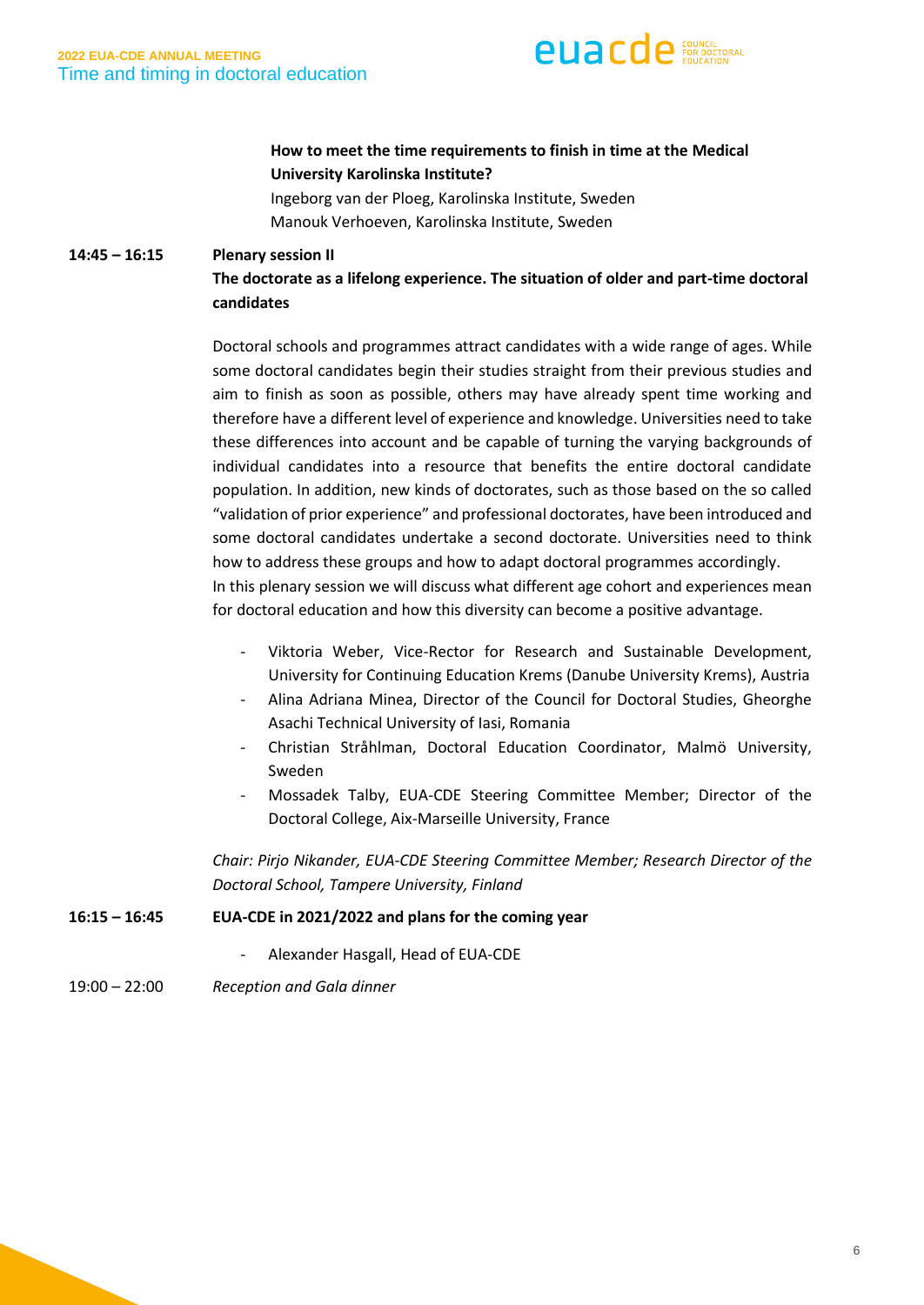

#### **Friday 24 June 2022**

## **09:00 – 10:15 Parallel panel I Preparing for a doctorate. What can be done?**

Some universities have begun offering support and training to potential doctoral candidates before they begin their doctoral project. Examples include pre-doctoral programmes whereby students are given financial support and advice on how to develop a research project and find the right supervisor. For institutions, this calls for extra investment, but it can allow doctoral candidates to acquire skills such as project management and proposal-writing and prevent dropouts later on.

At the same time and while a Masters degree is usually seen as a necessary prerequisite to pursing a doctorate, some countries, have introduced fast-track doctorates skipping this step. This session will feature some examples of good practice and will host a broader discussion on how doctoral schools and programmes can best support doctoral candidates at the beginning of their doctoral journey. This could also lead to a discussion about what the preconditions for starting a doctorate should be.

- John Creemers, Director of the Doctoral School of Biomedical Sciences, KU Leuven, Belgium
- Melike Riollet, International Cooperation Manager, Association Bernard Gregory, France
- Pil Maria Saugmann, General Board Member, European Council of Doctoral Candidates and Junior Researchers (Eurodoc)

*Chair: Hans-Joachim Bungartz, EUA-CDE Steering Committee Member; Graduate Dean, Technical University of Munich, Germany*

#### **09:00 – 10:15 Parallel panel II**

## **Temporal organisation of doctoral education or "when do we offer what"? Finding the right balance**

In this session, different models of a doctoral candidate's journey will be presented for discussion. For example, what kind of training would make the most sense at the beginning and at which points should training for other skills be provided? Does it make a difference, for example, if you provide research ethics and integrity training at the beginning of the doctorate or at a later stage? This session will look into how to plan doctoral education in the course of a doctoral candidate's trajectory.

- Minna Söderqvist, Service Manager, Aalto University, Finland
- Mar Marcos, Director of the Doctoral School, University of Cantabria, Spain; President Conferencia Nacional de Directores de Escuelas de Doctorado
- Lauris Bisenieks, Head of the Doctoral Studies Department, Riga Technical University, Latvia

*Chair: Mossadek Talby, EUA-CDE Steering Committee Member; Director of the Doctoral College, Aix-Marseille University, France*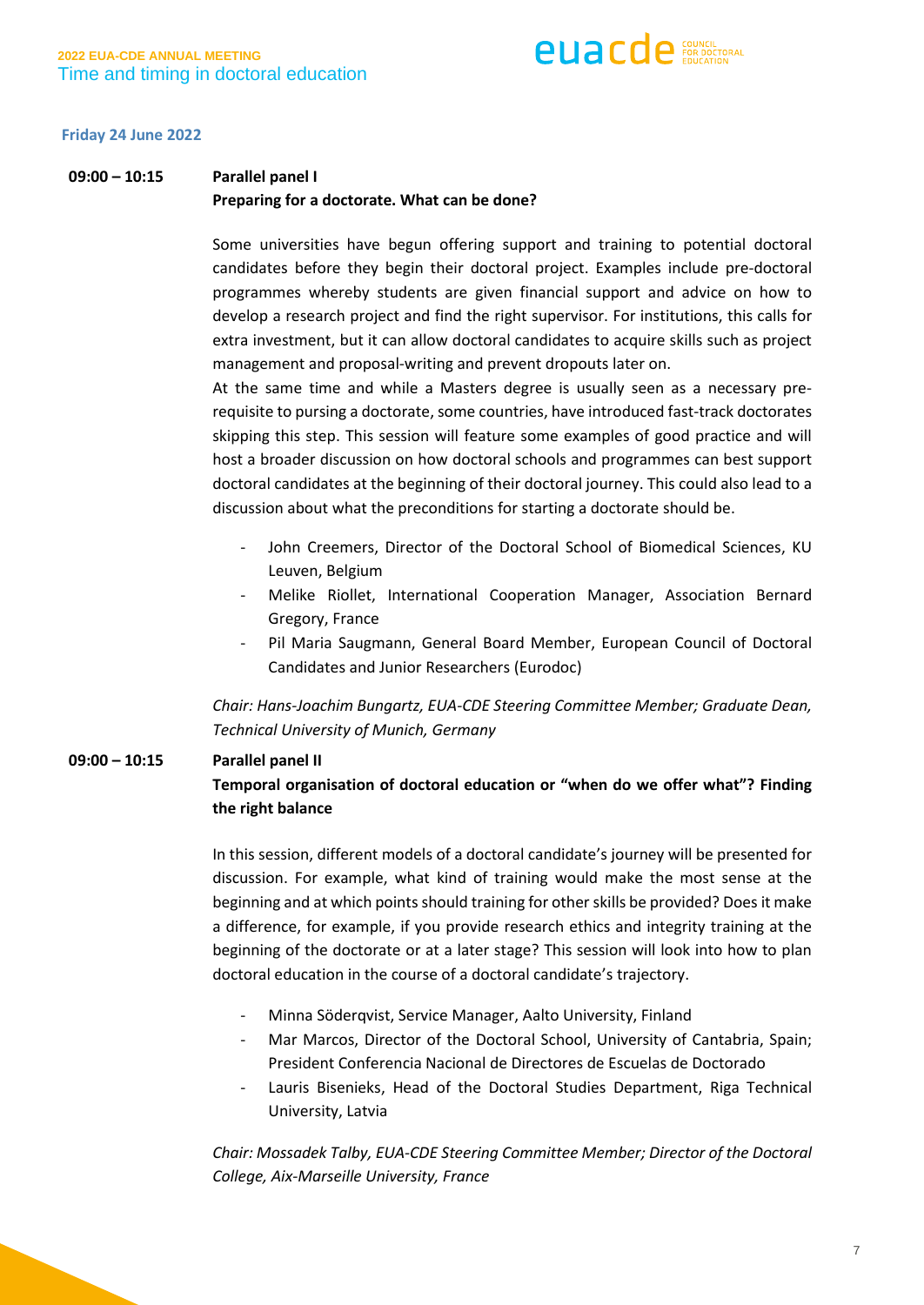

10:15 – 10:45 *Coffee break*

#### **10:45 – 12:15 Parallel session II**

A. Duration of the doctorate and supporting completion

**Professional interventions support timely completion** Lucas Zinner, University of Vienna, Austria

## **Measures to support the swift finalisation of the doctorate with a flexible system**

Tim Klinge, Technical University of Munich, Germany

**The influence of type of PhD trajectory on completion rate and time-todegree**

Janneke van Seters, Wageningen University, Netherlands

*Chair: Amanda Crowfoot, Secretary General, European University Association*

B. Organisation of doctoral programmes around a timeline

## **Timelines and forward planning: preparing doctoral researchers for the time "after"**

Kerstin Lange, Hamburg Research Academy, Germany

**Accelerated academy and doctoral studies** Dana Bilíková, Palacký University Olomouc, Czech Republic

**Embedding a holistic approach to doctoral learning: the DIOSI model** Annecy Lax, Dean of Partnerships, University of Essex, UK

*Chair: Andrei Terian-Dan, EUA-CDE Steering Committee Member; Vice-Rector for Research, Innovation & Internationalisation, Lucian Blaga University of Sibiu, Romania*

C. Timing of the doctoral trajectory

 **The PhD progress tool at KU Leuven** Michèle Van Buggenum, KU Leuven, Belgium Leen Cuypers, KU Leuven, Belgium

**Doctoral candidates hit the ground running: timeline models in doctoral study- University of Essex case study** Sanja Bahun, University of Essex, UK

Andrew McCarthy, University of Essex, UK

**The four-year doctoral thesis journey – key practices and resources to foster peer learning, teamwork and career development**

Maija Taka, Aalto University, Finland

*Chair: Ana-Maria Peneoasu, Policy & Project Officer, EUA-CDE*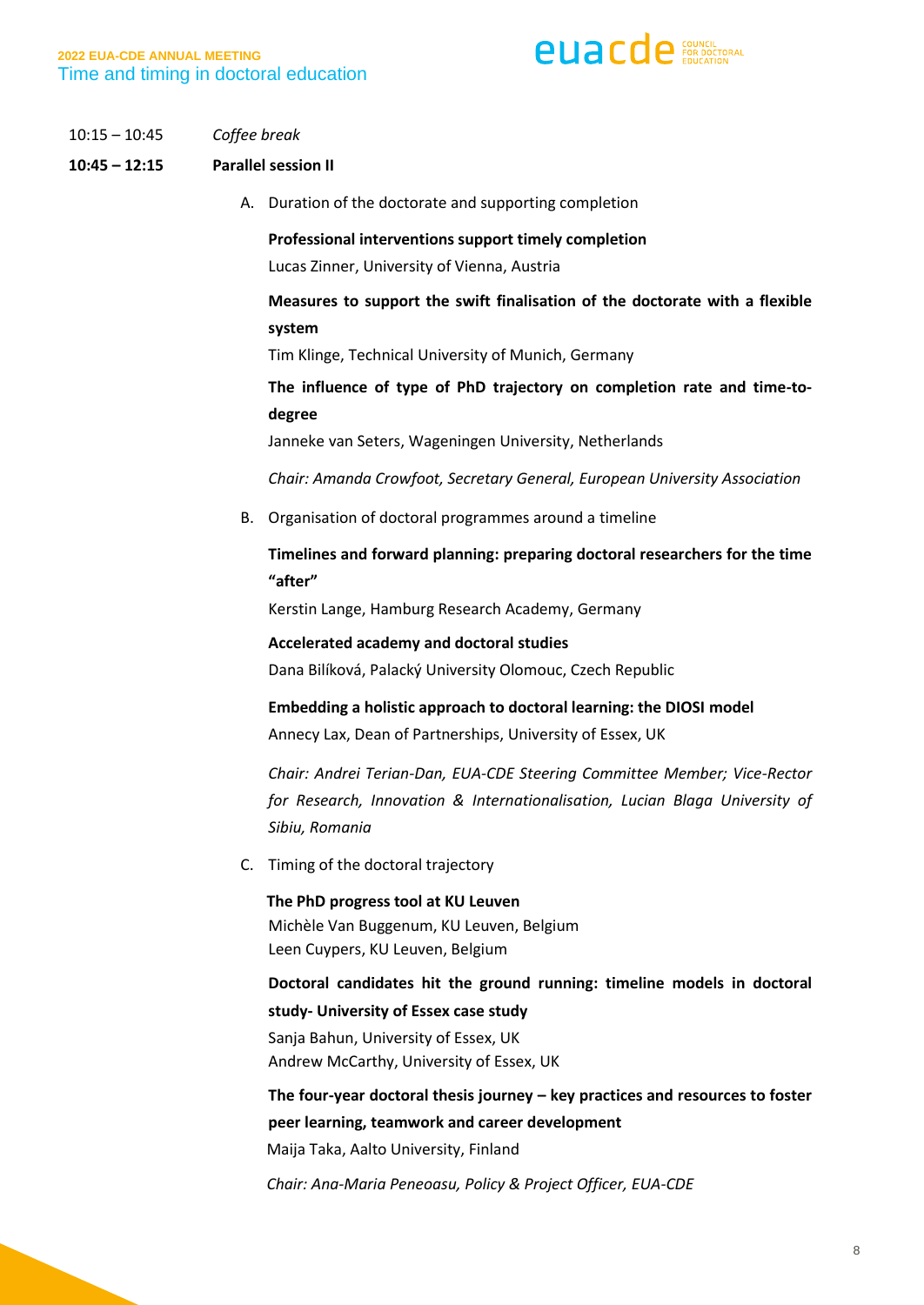

#### 12:15 – 13:15 *Lunch*

## **13:15 – 14:30 Plenary session III How to attract first generation students for a doctorate**

Doctoral education still has some way to go when it comes to social inclusion and diversity. This is particularly the case for people who are the first in their families to go to university and thus also the first to pursue a doctorate. To change this, we need to actively target these groups and better understand what prevents them from pursuing a doctorate and what support is needed to change this. This session will, among other things, discuss how universities can actively encourage and recruit candidates from diverse backgrounds and look into their experience while pursuing a doctorate.

- Ann-Kristin Kolwes, Project Coordinator "First Generation Doctorate Mentoring+", University of Cologne, Germany
- Mathias Neukirchen, Director of the Academic Service, European University Institute, Italy
- Harriet Coombs, former Intern, Higher Education Policy Institute; Policy Advisor, Ministerial Department for Levelling Up, Housing and Communities, UK

*Chair: Aleksandra Kanjuo Mrcela, EUA-CDE Steering Committee Member; former Head of the Doctoral School and Professor of Sociology, University of Ljubljana, Slovenia*

#### **14:30 – 15:00 Closing session and invitation to 2023 EUA-CDE events**

#### **Closing Words**

- Luke Georghiou, EUA-CDE Steering Committee Chair; Deputy President and Deputy Vice-Chancellor, University of Manchester, UK

#### **Invitation to the 2023 EUA-CDE Thematic Workshop, 18 - 20 January**

- Cristina Pocol, Head of Agronomy Doctoral School, University of Agricultural Sciences and Veterinary Medicine Cluj-Napoca, Romania

#### **Invitation to the 2023 EUA-CDE Annual Meeting, 14 - 16 June**

- Sini Karppinen, Planning Officer, University of Helsinki, Finland
- 15:00 15:30 *Farewell reception*
- 15:30 17:00 *Social programme Guided visit of the Whitworth Art Gallery*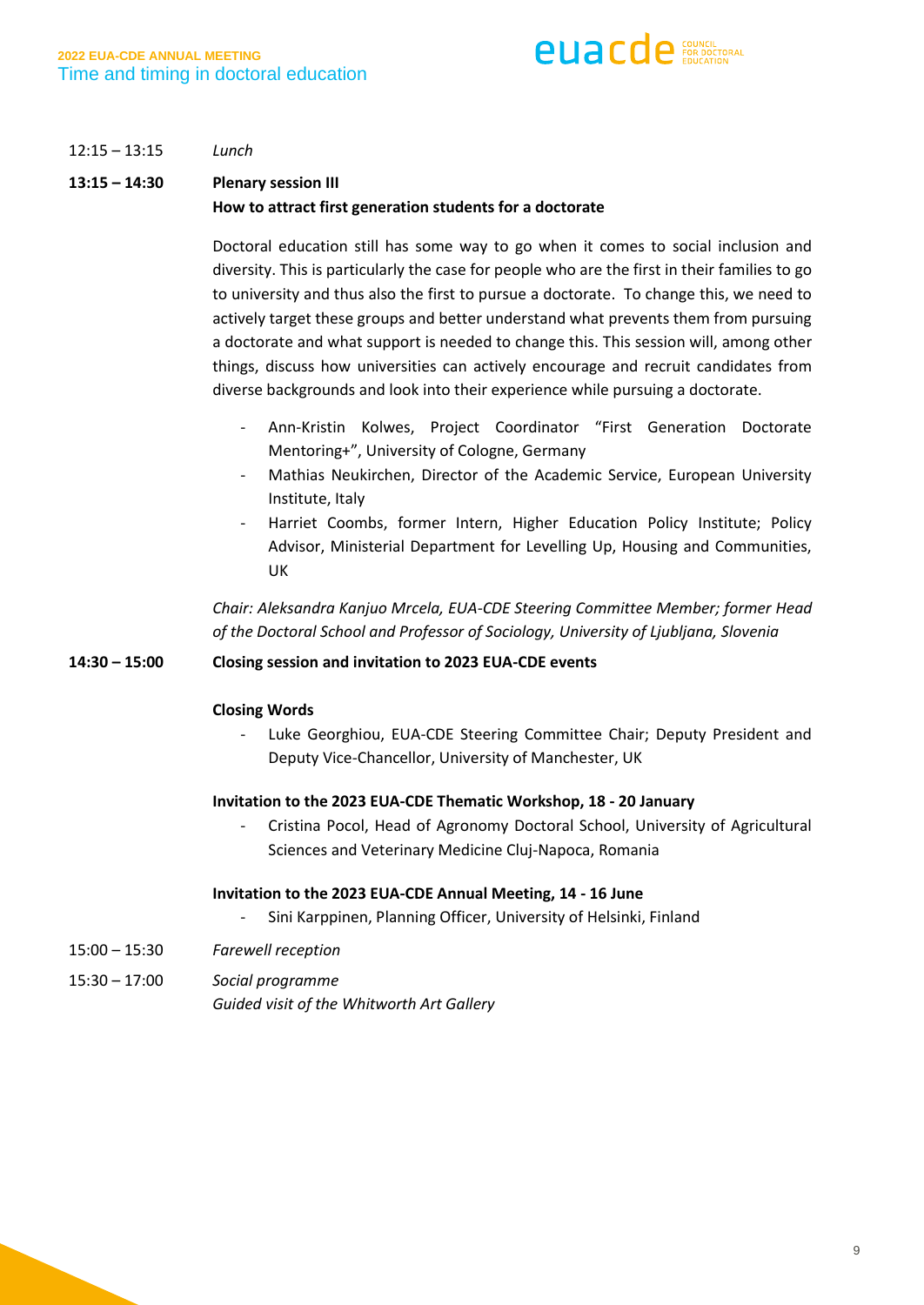**euacde** EDITORAL

# **PARALLEL SESSIONS**

*Please note that not all authors listed may be present at the session.*

# **SESSION I – THURSDAY 23 JUNE**

#### **I.A: Preparing for the doctorate**

### • **Getting the best possible start to a doctorate: the Honours Programme for future researchers at Jena University**

Author:

Hanna Kauhaus, Friedrich Schiller University of Jena, Germany

In this Honours programme, selected students at bachelor's and master's level each carry out their own small research project, supervised by a mentor and supported by funding. In workshops they learn scientific skills and get networking opportunities. This presentation will show how the programme contributes to successful preparations for doctoral studies.

• **The Wageningen Graduate Schools programme** Authors: Ingrid Vleghels, Wageningen University, Netherlands Janneke van Seters, Wageningen University, Netherlands

The aim of the Wageningen graduate programme is to give talented MSc students the opportunity to write a research proposal. In addition, MSc students get an idea of what it means to be a doctoral candidate and have a chance to receive *a grant to execute their project.*

• **A tried and tested induction seminar for a confident start in research**

Author: Thérèse Dupont, University of Liège, Belgium

Since 2015, the research administration of the University of Liège welcomes its new doctoral candidates with a 3-day *seminar. The aim? To empower them to calmly take the first steps in their new research environment.*

• **The citizen science doctoral college – sharing an interdisciplinary experience** Authors:

Lucimar Dantas, Lusófona University, Portugal Carla Galego, Lusófona University, Portugal Maristela Simões, Lusófona University, Portugal Nagayamma Aragão, Lusófona University, Portugal

This proposal's main goal is to describe the activities carried out at an interdisciplinary doctoral college at Lusófona University, in Lisbon, Portugal. It will present the doctoral college composition, the work plan and how it supports *candidates from 3 programmes in their doctoral journey.*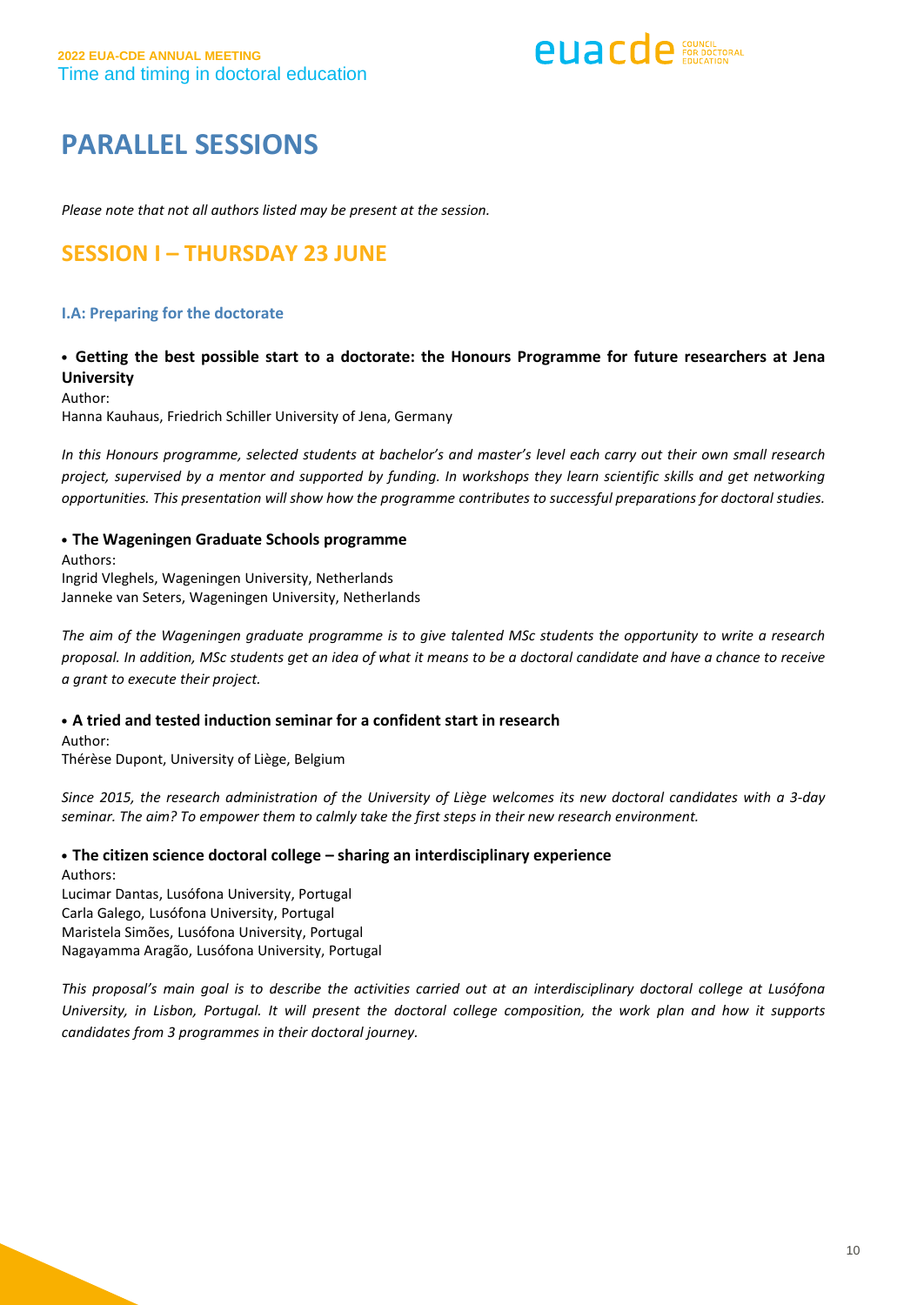**PUACD** P FOR DOCTORAL

**I.B: Skills training**

#### • **Skills DIY for doctoral researchers**

Author: Bertram Welker, Free University Berlin, Germany

"When do we offer what" and how? Based on the experience of Dahlem Research School we look at skills training from the participant's perspective asking how it can become a) an essential part of doctoral training and b) better relate to the *actual research projects of doctoral candidates.*

#### • **Transferable skills trainings and employability beyond academia**

Authors: Julia Boman, European Science Foundation, France Hanne Risan Johnsen, The Arctic University of Norway, Norway Mihaela Rusitoru, European Science Foundation, France

*Our contribution analyses the outputs of the [DocEnhance](https://docenhance.eu/) career-tracking survey conducted among doctorate holders, with* the purpose of identifying the main transferable skills required by the non-academic sector. These outputs will be used to *further improve skills portfolios and doctoral training in Europe.*

#### • **Multidisciplinary doctoral schools as clusters of PhD programmes outside the walls of faculties: innovative organisation to support candidates in their doctoral journey** Authors:

Cláudia Cavadas, University of Coimbra, Portugal Marta Passadouro, University of Coimbra, Portugal Ana Santos-Carvalho, University of Coimbra, Portugal Jorge Noro, University of Coimbra, Portugal Ana Salgado, University of Coimbra, Portugal Isabel Neves, University of Coimbra, Portugal Maria João Neves, University of Coimbra, Portugal

We will share the organisation, successes and challenges of the new five multidisciplinary Doctoral Schools at the University of Coimbra. The perception of the relevance and timeline of transversal skills training offered to doctoral candidates will *be also presented.*

#### **I.C: The effect of financial, individual and contextual factors on careers and progress of the doctorate**

#### • **Precarious careers & career sustainability despite the limited time frame of project funds** Authors:

Karen Vandevelde, Antwerp University, Belgium Marjolijn De Clercq, Antwerp University, Belgium Bart Bozek, Antwerp University, Belgium Maaike De Vos, Antwerp University, Belgium

Most early-career researchers are at the mercy of short timelines defined by externally funded projects. Antwerp University has sought to ameliorate precarious career perspectives beyond the boundaries of project-based funding. Key contributing *elements are: expectation management, training and development opportunities and aligning responsibilities of PI's, researchers and the university.*

#### • **Time to breathe: doctoral students' emotional well-being and academic performance** Authors:

Maria Feliu-Torruella, University of Barcelona, Spain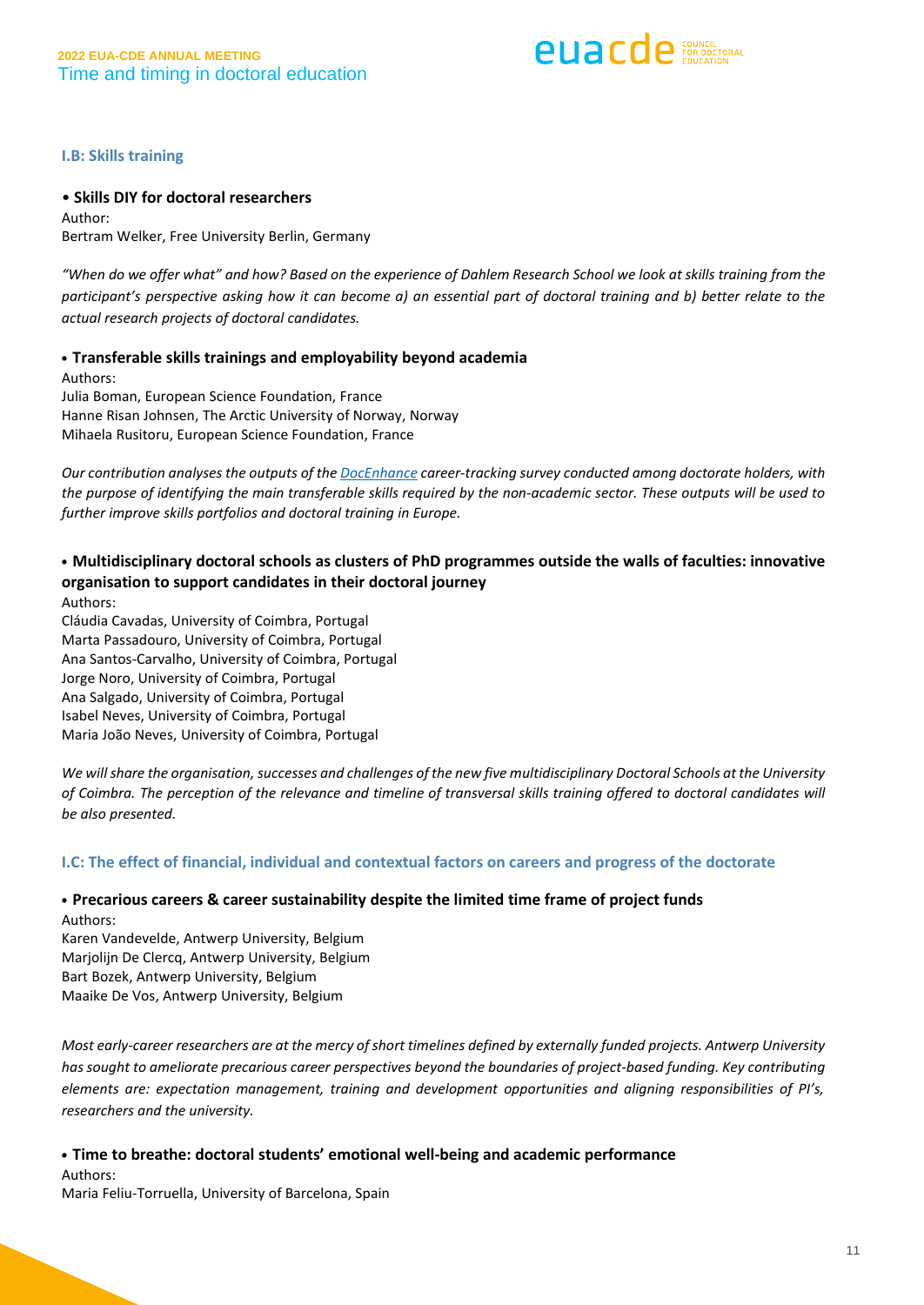

J. A. Amador Campos, University of Barcelona, Spain A. J. Jarne Esparcia, University of Barcelona, Spain A. Pérez González, University of Barcelona, Spain M. Peró Cebollero, University of Barcelona, Spain J. Guàrdia Olmos, University of Barcelona, Spain X. M. Triadó Ivern, University of Barcelona, Spain C. Cañete Masse, University of Barcelona, Spain

Doctoral candidates' performance may be affected by anxiety and depression and this study at the University of Barcelona aims to analyse how the preparation and supervision of the doctoral thesis can be affected by difficulties in concentration *and decision-making.*

• **Distilling policy into practice: learners' stories of navigating the doctoral process across time, space and place**

Author:

Maeve O' Regan, Trinity College Dublin, Ireland

*Researchers recommend that we challenge assumptions prevalent in policy and practice of doctoral candidates asfull-time* and socialised within the academic institution, which may not reflect the reality of many learners' experiences (e.g. Gardner, 2008). This paper explores different dimensions of the doctoral journey through four different doctoral journeys.

## **SESSION II – FRIDAY 24 JUNE**

#### **II.A: Duration of the doctorate and supporting completion**

#### • **Professional interventions support timely completion**

Authors: Lucas Zinner, University of Vienna, Austria Melita Kovacevic, University of Zagreb, Croatia

The doctoral journey is often overwhelmingly complex for doctoral candidates who have not carried out a project of such complexity and duration before, therefore time becomes a scarce resource. We use examples collected from the [PRIDE](https://pride-network.eu/) *community to illustrate how professionals support candidates, supervisors and school leaders with their activities in achieving timely completion.*

#### • **Measures to support the swift finalisation of the doctorate with a flexible system** Authors:

Robin Lucke, Technical University of Munich, Germany Tim Klinge, Technical University of Munich, Germany

Individual research endeavours which are characterised by diverse employment and research situations make a flexible yet structured doctoral system necessary. This contribution will show that a combination of several elements ensures flexibility and supports the efficient completion of the doctorate in a structured environment at Technical University of Munich.

• **The influence of type of PhD trajectory on completion rate and time-to-degree**

Authors: Saskia de Boer, Wageningen University, Netherlands Janneke van Seters, Wageningen University, Netherlands

*Doctoral candidates at Wageningen University enroll in different types of doctoral trajectories depending on funding* source. When looking at the performance of doctoral candidates measured as completion rate and time-to-degree, there *is a difference in performance that seems to be related to the type of doctoral trajectory.*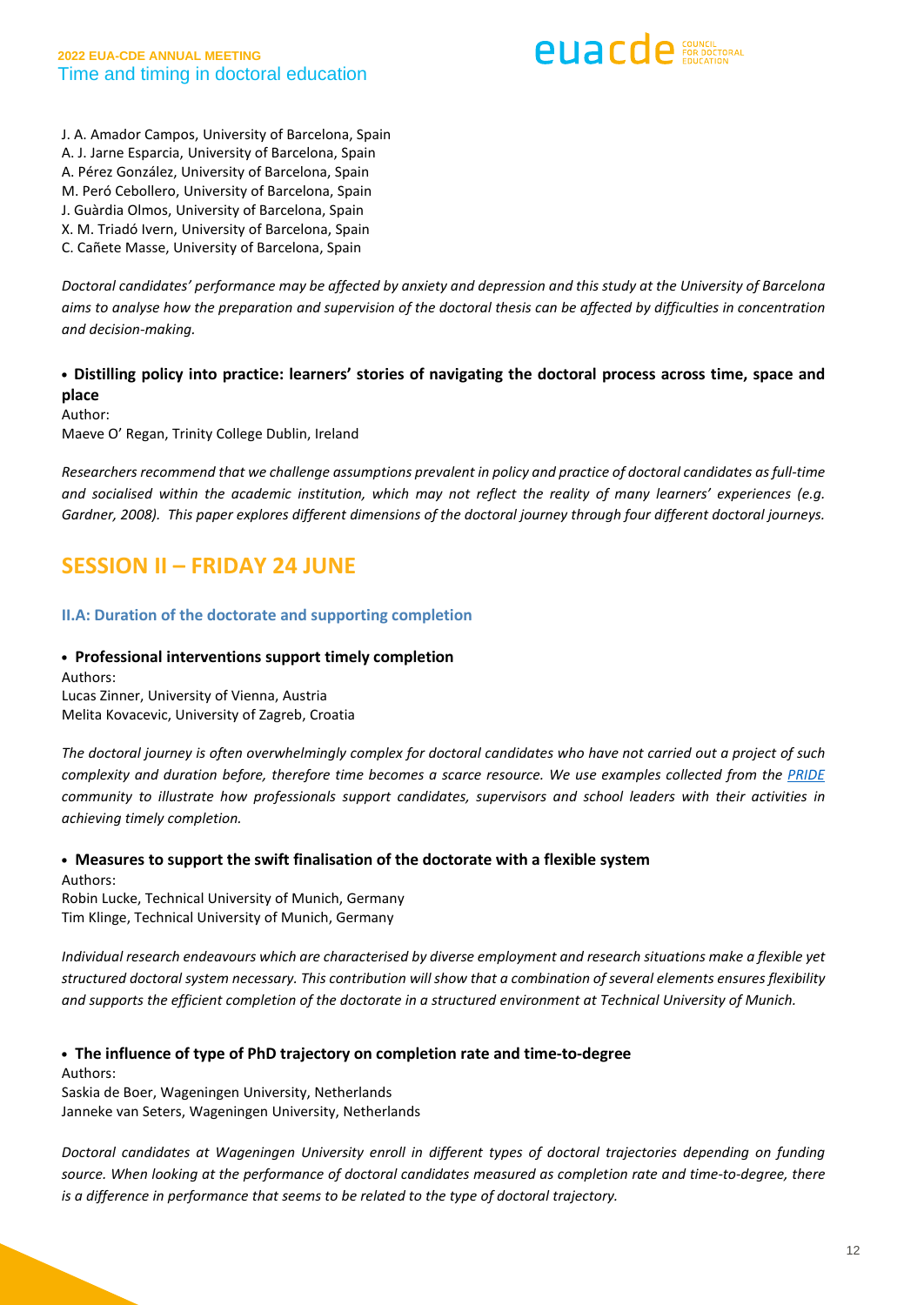

#### **II.B: Organisation of doctoral programmes around a timeline**

#### • **Timelines and forward planning: preparing doctoral researchers for the time "after"**

Author: Kerstin Lange, Hamburg Research Academy, Germany

Developing a competence profile and planning a career after the doctorate - whether inside or outside academia - requires a well organised timeline. This workshop focuses on how to foster independence, personal responsibility and the ability to *take the right decision at the right time.*

#### • **Accelerated academy and doctoral studies** Author:

Dušan Lužný, Palacky University Olomouc, Czech Republic

Acceleration of academia has affected the perception of time and organisation of doctoral studies in specific modes. Doctoral candidates who are not yet established academics but are no longer regular students are confronted with a *transition period which is unique but, in many ways, neglected by the academic world.*

#### • **Embedding a holistic approach to doctoral learning: the DIOSI model**

Author: Margaux Kersschot, Young Universities for the Future of Europe

In this session we aim to present a holistic approach to doctoral learning in terms of research, self-development and training formats and timing. We will explain the main aspects of the model and arguments behind certain choices, which were *based on the literature and expert interviews.*

#### **II.C: Timing of the doctoral trajectory**

#### • **The PhD progress tool at KU Leuven**

Authors: Michèle Van Buggenum, KU Leuven, Belgium Leen Cuypers, KU Leuven, Belgium

In 2014 KU Leuven defined the doctoral trajectory in its doctoral regulations and established an administrative and technical tool which allows researchers and supervisors to follow-up more efficiently on doctoral progress. The university *offers support and training to guide researchers along their doctoral track and remediate when necessary.*

## • **Doctoral candidates hit the ground running: timeline models in doctoral study - University of Essex case study**

Author: Sanja Bahun, University of Essex, United Kingdom

This presentation will introduce the University of Essex doctoral timeline model, strategic thought, benefits, and operative *challenges that accompanied its development and implementation and the existent and emerging questions that such models pose more generally.*

## • **The four-year doctoral thesis journey – key practices and resources to foster peer learning, teamwork, and career development**

Authors: Maija Taka, Aalto University, Finland Olli Varis, Aalto University, Finland